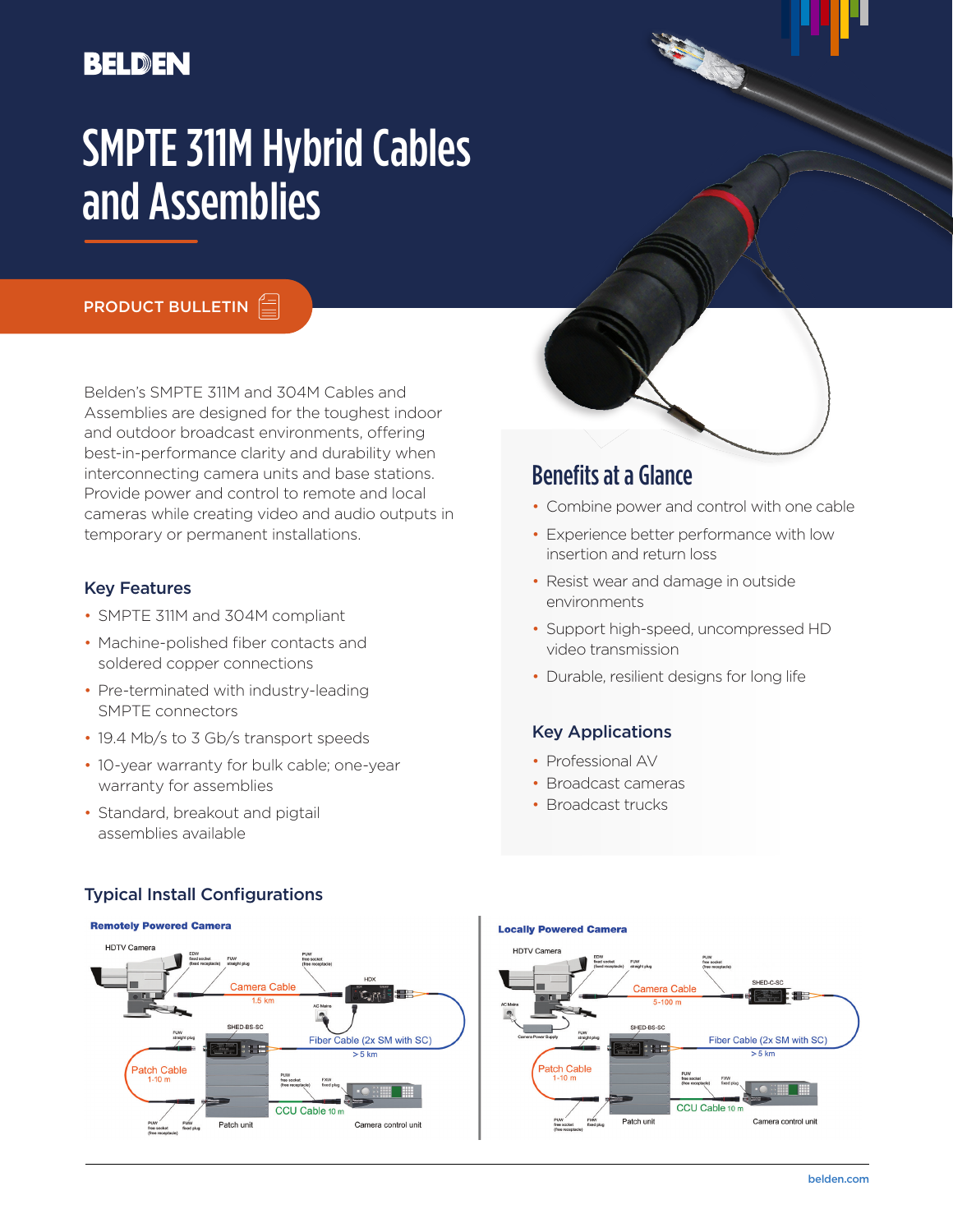## Belden SMPTE 311M Hybrid Cables

| <b>Description</b>                                                                                                                                                                          | <b>Belden Part</b><br><b>Number</b> | UL NEC/<br>C(UL) CEC<br><b>Type</b> | <b>Standard Lengths</b> |      | <b>Standard Unit Weight</b> |     | <b>Nominal OD</b> |       |  |  |  |  |
|---------------------------------------------------------------------------------------------------------------------------------------------------------------------------------------------|-------------------------------------|-------------------------------------|-------------------------|------|-----------------------------|-----|-------------------|-------|--|--|--|--|
|                                                                                                                                                                                             |                                     |                                     | ft                      | m    | <b>lbs</b>                  | kg  | in                | mm    |  |  |  |  |
| <b>Light-Duty Studio Cable</b><br>2 SM Fiber • 4 Power Conductors, 24 and 20 AWG • Stranded (7x32 and 19x32) TC • Stainless Steel Strength Member • Overall 85% Tinned Copper Braid         |                                     |                                     |                         |      |                             |     |                   |       |  |  |  |  |
| Polyolefin Insulation • PVC Buffer Tube • Black Belflex® Jacket                                                                                                                             |                                     |                                     |                         |      |                             |     |                   |       |  |  |  |  |
| Light Duty Studio Cable                                                                                                                                                                     | 7804LW                              |                                     | 1000                    | 305  | 73                          | 33  | 0.357             | 9.07  |  |  |  |  |
| 12 mm Double Jacket Studio Cable<br>2 SM Fiber • 4 Power Conductors, 24 and 20 AWG • Stranded (7x32 and 19x32) TC • Stainless Steel Strength Member • Overall 85% Tinned Copper Braid       |                                     |                                     |                         |      |                             |     |                   |       |  |  |  |  |
| Polyolefin Insulation • PVC Buffer Tube • Black Belflex® Jacket                                                                                                                             |                                     |                                     |                         |      |                             |     |                   |       |  |  |  |  |
| 12mm Double Jacket Studio Cable                                                                                                                                                             | 7817A                               |                                     | 1000                    | 305  | 119                         | 54  | 0.472             | 11.99 |  |  |  |  |
| <b>Outdoor Harsh Environment Cable</b><br>2 SM Fiber • 4 Power Conductors, 24 and 20 AWG • Stranded (7x32 and 19x32) TC • Stainless Steel Strength Member • Overall 85% Tinned Copper Braid |                                     |                                     |                         |      |                             |     |                   |       |  |  |  |  |
| Polyolefin Insulation • PVC Buffer Tube • Black Polyurethane Jacket                                                                                                                         |                                     |                                     |                         |      |                             |     |                   |       |  |  |  |  |
| Outdoor Harsh Environment Cable                                                                                                                                                             | 7818A                               |                                     | 1000                    | 305  | 77                          | 35  | 0.357             | 9.07  |  |  |  |  |
| <b>Industry-Standard Cable</b><br>2 SM Fiber • 4 Power Conductors 24 and 20 AWG • Stranded (7x32 and 19x32) TC • Stainless Steel Strength Member • Overall 95% Tinned Copper Braid          |                                     |                                     |                         |      |                             |     |                   |       |  |  |  |  |
| PVC Insulation . PVC Buffer Tube . Black Belflex® Jacket                                                                                                                                    |                                     |                                     |                         |      |                             |     |                   |       |  |  |  |  |
| <b>Standard Cable</b>                                                                                                                                                                       | 7804R                               | NEC: CMR                            | 500                     | 152  | 48                          | 22  | 0.362             | 9.19  |  |  |  |  |
|                                                                                                                                                                                             |                                     | CEC: CMG                            | 1000                    | 305  | 96                          | 44  |                   |       |  |  |  |  |
|                                                                                                                                                                                             |                                     |                                     | 1640                    | 500  | 153                         | 69  |                   |       |  |  |  |  |
|                                                                                                                                                                                             |                                     |                                     | 3280                    | 1000 | 315                         | 143 |                   |       |  |  |  |  |
| FEP Insulation • PVC Buffer Tube • Black Flamarrest® Jacket                                                                                                                                 |                                     |                                     |                         |      |                             |     |                   |       |  |  |  |  |
| <b>Standard Cable</b>                                                                                                                                                                       | 7804P                               | NEC: CMP                            | 500                     | 152  | 33                          | 15  | 0.259             | 6.58  |  |  |  |  |
|                                                                                                                                                                                             |                                     | CEC: CMP                            | 1000                    | 305  | 63                          | 29  |                   |       |  |  |  |  |
|                                                                                                                                                                                             |                                     |                                     | 1640                    | 500  | 102                         | 46  |                   |       |  |  |  |  |
|                                                                                                                                                                                             |                                     |                                     | 3280                    | 1000 | 203                         | 92  |                   |       |  |  |  |  |
| PVC Insulation • PVC Buffer Tube • Black CPE Jacket                                                                                                                                         |                                     |                                     |                         |      |                             |     |                   |       |  |  |  |  |
| Waterblocked Standard Cable                                                                                                                                                                 | 2804RW                              | NEC: CMR                            | 1000                    | 305  | 97                          | 44  | 0.363             | 9.22  |  |  |  |  |
|                                                                                                                                                                                             |                                     | CEC: CMR                            | 3280                    | 1000 |                             |     |                   |       |  |  |  |  |
|                                                                                                                                                                                             |                                     |                                     | 6930                    | 2112 |                             |     |                   |       |  |  |  |  |
| PVC Insulation . PVC Buffer Tube . Black Polyethylene Jacket                                                                                                                                |                                     |                                     |                         |      |                             |     |                   |       |  |  |  |  |
| Waterblocked Standard Cable                                                                                                                                                                 | 7804WB                              |                                     | 1000                    | 305  | 85                          | 39  | 0.362             | 9.20  |  |  |  |  |
| <b>Heavy-Gauge Standard Cable</b><br>2 SM Fiber • 2 Power Conductors, 24 and 16 AWG • Stranded (7x32 and 65x34) TC • Aramid Yarn Strength Material • Overall 95% Tinned Copper Braid        |                                     |                                     |                         |      |                             |     |                   |       |  |  |  |  |
| PVC Insulation • PVC Buffer Tube • Black Belflex® Jacket                                                                                                                                    |                                     |                                     |                         |      |                             |     |                   |       |  |  |  |  |
| Original Standard Cable                                                                                                                                                                     | 7804C                               | NEC: CMR                            | 1000                    | 305  | 99                          | 45  | 0.362             | 9.20  |  |  |  |  |
|                                                                                                                                                                                             |                                     | CEC: CMG                            | 1640                    | 500  | 157                         | 71  |                   |       |  |  |  |  |

3280 1000 325 147